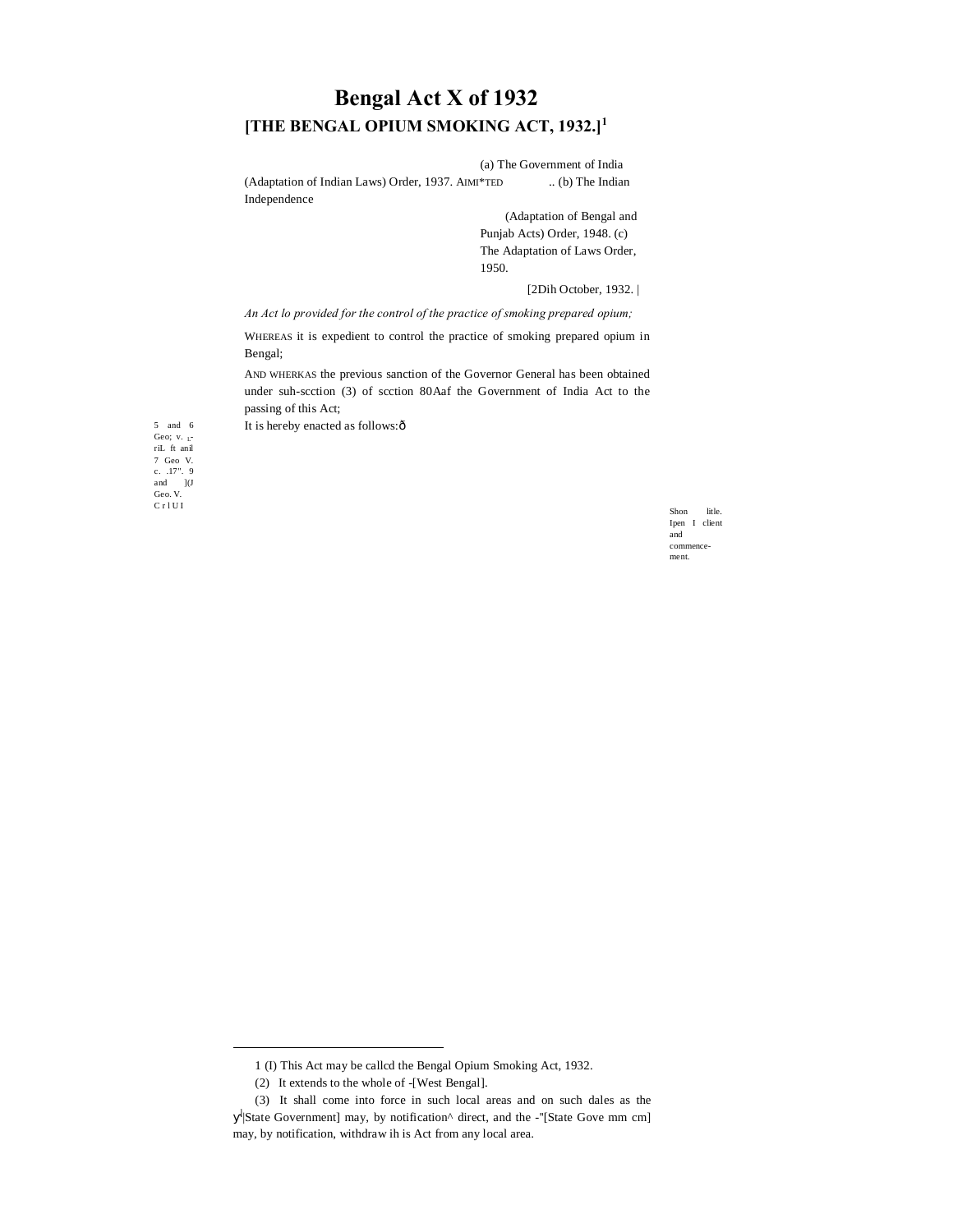#### 2. In ihis Act, unless there is anything repugnant in the subjeel or Definitions, context—

# (1) "notification" means a notification published in the *^{Official*

*Gazelle]',*

'For Statement oTObjeets and Reasons, *see* the *Culcitlltt Gazette o(* 1931. Pi. IV, page 5-); fur report ol" i lie Scleel Committee, *ibid.* 1932. Pi. IV, page 92: antl Tor Proceedings in Council, jet' itic Proceedings of the Bengal Legislative Council. Vol. XXXVI I, page 133. Vol. XXXVtll, No. 1, page 364 and Vol. XXXIX. No. 2. page 18.

-The words "West Bengal" were substitute J for the word "Bengal" by An. 3(2) of the Indian Independence (Adapialion of

Bengal and Punjab Acts) Order, 1948, 'The words "Provincial Government" were originally substituted for the words "Local Government" by paragraph J(l) of the Government of India (Adaptation oflndian Laws)

Order. 1937, and thereafter ihc word "Sintc" was substituted for (he word "Provincial" by paragraph 4( I) of

the Adaptation of Laws Order, 1950.<br><sup>J</sup>This Act came into force on Ihe 1st June, 1933. except [her district of Darjcelingô vide nutification No. 1753E<sup>\*</sup>.. dated ihe 2Hill March. 1933 published in the *Cidcuuti Guzeitt*.

dated the 6ih April, 1933. Pi. I. page 539,

This; Act came into force in Dajeelnig on the 1st June. 1935ô vide notification No, 99T.-R.datcdlhe27th April. 1935, published in the *Calcutta Cuz<'iic,* dated I he 9(h May.

1V35. Pt. I, pacc 839.

'The words within square brackets were substituted for the words *"Calculia Gazelle"* by paragraph -5( I) of the Government of India (Adaptation of Indian Law s) Order, 1937.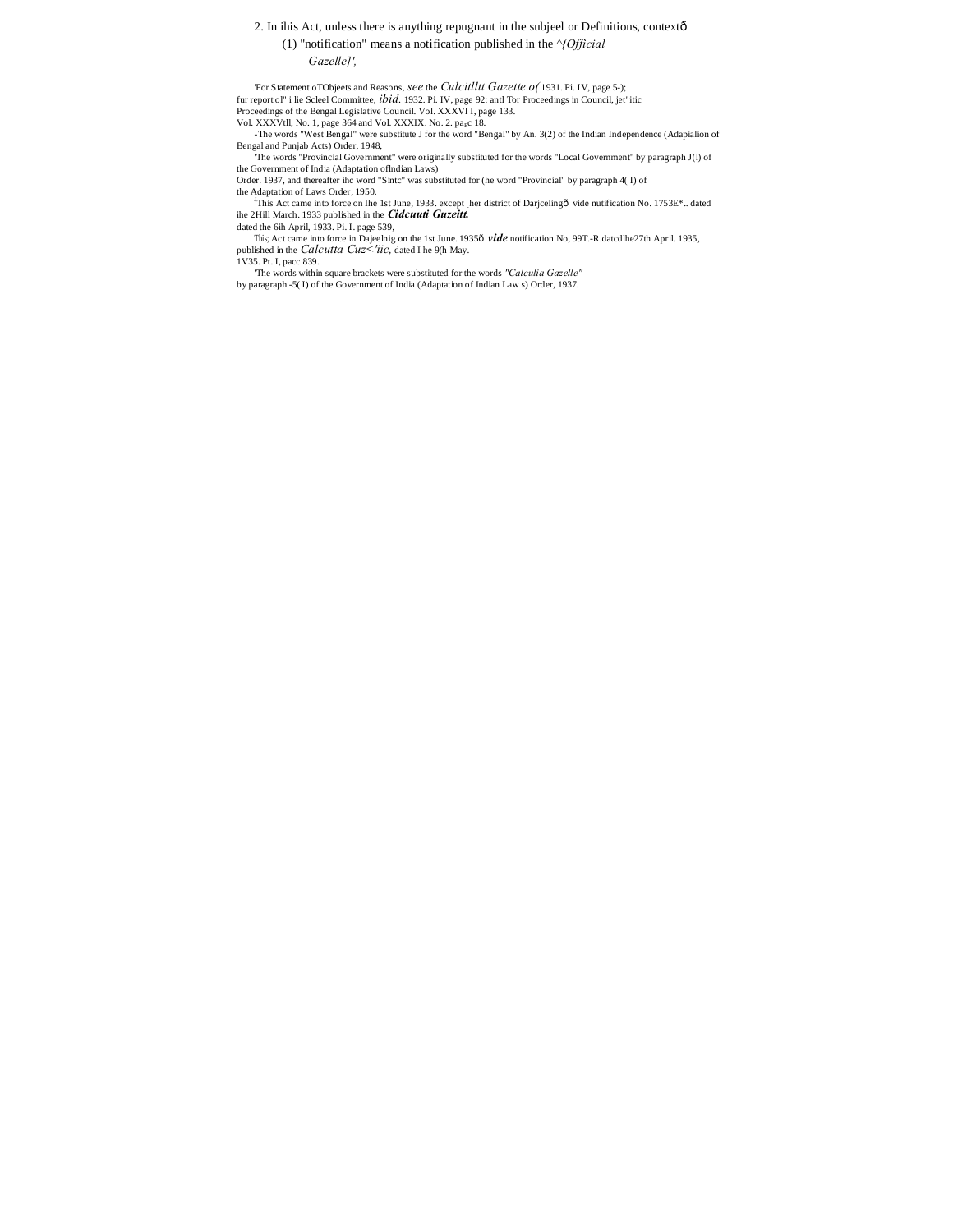[Ben. Act X

## *(Sections 3-5.)*

*Tim Bengal Opium Smoking Act, 1932.*

- (2) "prepared opium" means any product of opium obtained by any series of operations designed to transform opium into an extract suitable for smoking and includes the dross or oUier residue remaining after opium is smoked;
- (3) "registered" means registered under [lie provision of this Act as a smoker of prepared opium;
- (4) "place" includes a building, house, shop, booth, lent, vessel, raft and vehicle and any pan (hereof;
- (5) "Collector" meansô
	- (i) in the Calcutta district, any person appointed under clause (b) of section 7 of the Bengal Excise Act, 1909, to exerdse all the powers and to perform all tfie duties of the Collector in that district under that Act; and

(ii) elsewhere, the chief officer in charge of the revenue

Ben. ACL V of 1909.

Smoking of pjvp.vird

opium.

3. Whoever, not being registered, smokes prepared opium shall be punished for the first offence with imprisonment Tor a term which may extent! to six months, or with fine which may extend to five hundred rupees, or wiih both, and for every such subsequent offence with imprisonment which may extend lo one year, or with fine which may extend to one thousand rupees, or with both.

4. If any person,, not being registered, is found in possession or prepared opium or of any apparatus used for the smoking of, or in the manufacture of, prepared opium, it shall be presumed, until the contrary is proved, that such person

administration of a district.

i'.s ii Hiking prepaid! cjiiiim in  $CLLIL!.^1$ 

M.i mi lic-UIK',

red opium.

smokes prepared opium. 5. Whoever manufactures, possesses, sells, keeps or exposes for sale possession oi salt; oT prop a

oratlcniplslosell any prepared opium, or assists any other person, whether an opium smoker or not, in the manufacture of prepared opium shall be punished with imprisonment which may extend to two years, or with fine which may extend to two thousand rupees, or both.

*Exception.* $\delta$  Manufacture orpossession forhis own use by aregistered opium smoker of prepared opium not exceeding one *tola* in weight or such other lesser quantity as the : [State Government] may, by notification, direct, shall not be an offence under this section.

*'See* fool-noic 3 on pjgc 195, *ante.*

1%

Presumption n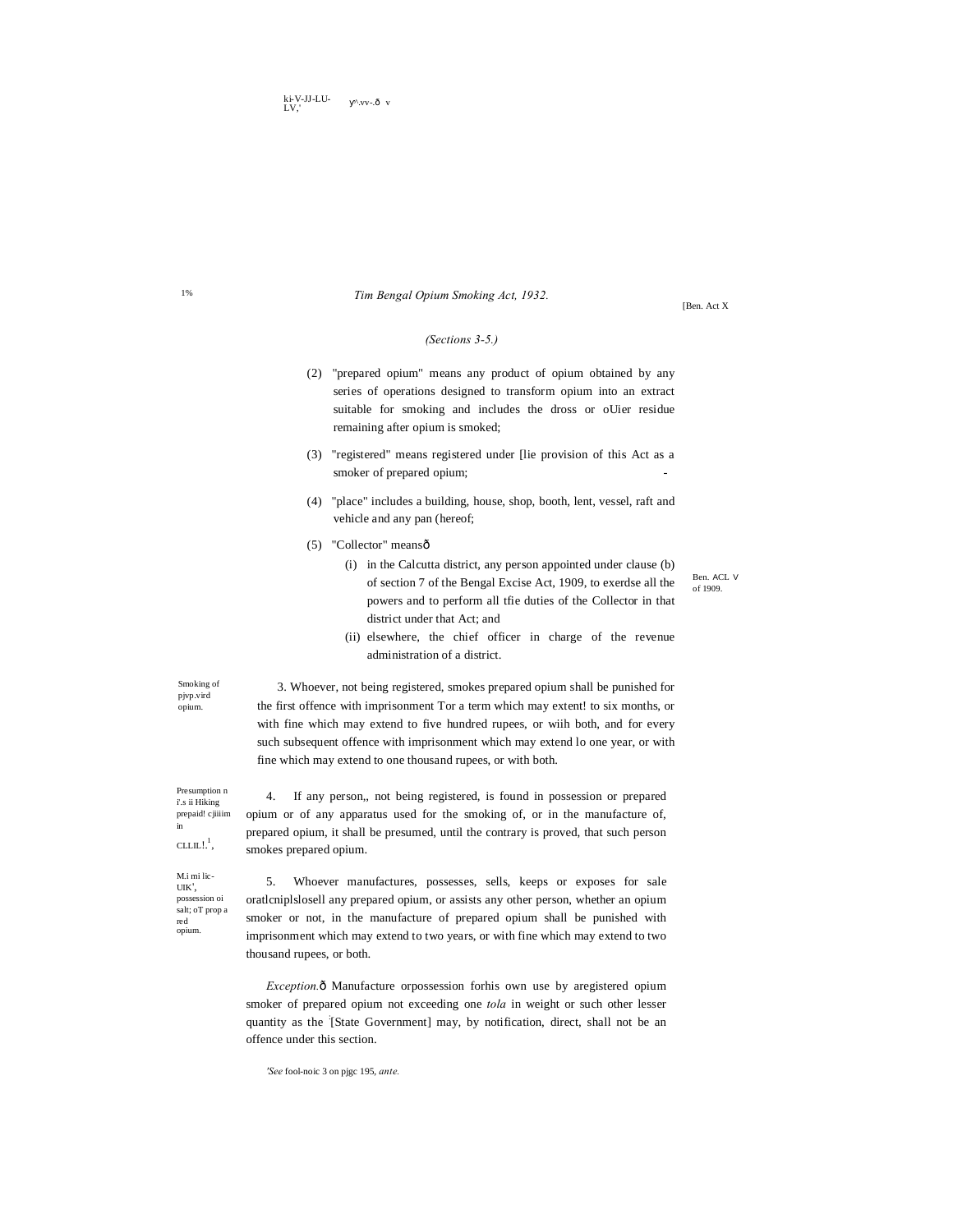<sup>197</sup> *The Bengal Opium Smoking Act, 1932.*

# *(Sections 6-10.)*

6. Whoever opens, keeps or uses any placc or permils, any place to be used, for the purpose of enabling iwo or mare persons, whether registered or not, lomcci together to smoke prepared opium or has the care or management of, or in any way assists in conducting the business of, any place used or kepi forthe said purpose shall be punished wiLh imprisonment for a term which may extend, to two ye&rs, or with fine which may cxlcnd 10 two thousand rupees, or with both.

7. If two or more persons, whether registered or nol, assemble in any place for the purpose of smoking prepared opium, each such person shall be punished with imprisonment for a term which may extend to one year, or wilh fine which may extend to one thousand rupees, or with hath.

8. If any prepared opium or any apparatus used fdr smoking, or in the manufacture of, prepared opium is found in any place where two or more persons, whether registered or nol, are assembled, it shall be presumed until the contrary is proved that ihc place is used, and that the persons are present in such placc, for the purpose of smoking prepared opium.

9. The '[State Government] may, by notification, make rules providing for  $\delta$ 

- (1) the registration of persons who are opium smokers and for their indentificaiion, and
- (2) the method of registration, the fee payable for such registration, and the form of the register and the maintenance thereof:

Provided that no person shall be registered as an opium smoker who is below the age of twenty-five years:

Provided also thai, subject to such exceptions as the '[State Government] may by rule prescribe, no person shall be registered as an opium smoker after a date to be fixed in this behalf, by notification, by the '[State Government].

10. If a Collector, a Presidency Magistrate, or a Magistrate of the first class, upon information received and after such inquiry, if any, as he considers necessary, has reason to believe thai any place is used Tor the commission of an offence under this Act, he may, after recording the substance of the information, issue a warrant to an Excisc Officer not below the rank of Sub-Inspector authorizing him—

> (a) to enter such place by day or night wilh such assistants as such officcr may consider nccessary;

*'See* fool-nole 3 on page 195. *ame.*

Kecpina or having ' diarge tiT plate used Tot smoking prepared opium.

Smoking of prepared opium in assembly or two or mom.

Presumplion Trora prcsencc of prepared opium, clc,, in certain places.

Pow er or Sla'.e Governmen t to make rules Tor registration or opium smokers,

Power lo cnler and search any place and to seize articles and lo arrest persons round in sucli place.

of 1<sup>\</sup>>32.]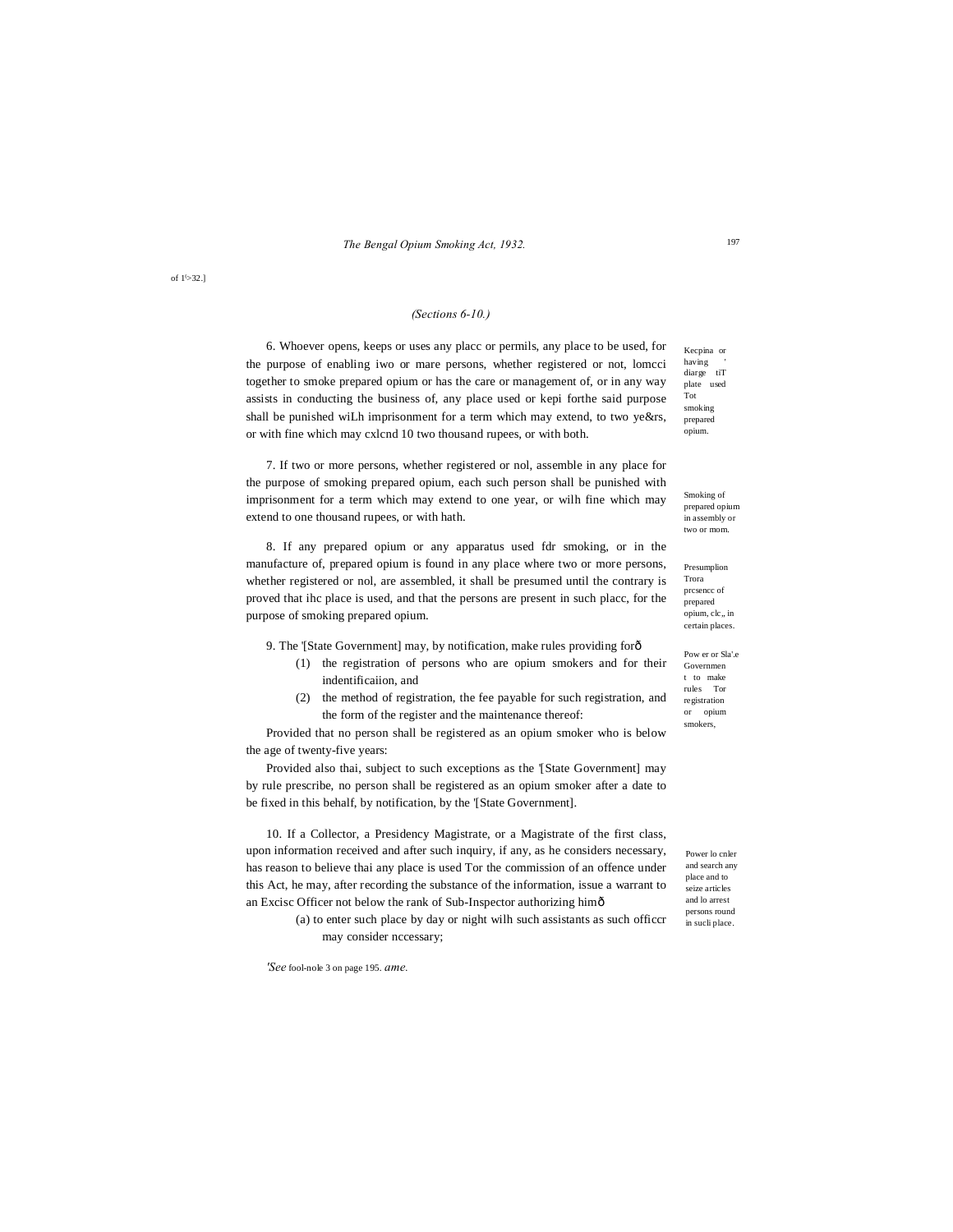#### *m The Bengal Opium Smoking Act. 1932.*

**[Ben. Act X**

# *(Sections 11-13.)*

- (b) [o search all parts of such place in which such officcr has reason to believe that any prepared opium or any apparatus for llie smoking of such opium or for the manufacture thereof, isconcealcd and all or any persons whom lie may find in such place;
- (c) to arrest any person Found in such place whom he has reason to believe to be yuilty of an offcnce under this Act; and
- (d) to seize all prepared opium and apparatus for the smoking or for the manufacture thereof which may be found in such placc.

II. (1) The provisions of the Code ofCriminal Procedure, 1898, shall apply to the execution of warrants and to searches made under section 10.

Aci V of I89K.

(2) For the purposes of the said provisions of the said Code, a Collector shall be deemed u> be a court.

12. Whencverany officermnkesnn arrest or seizure underihiK Act, he shall without delay, and in any case within i wen Ly-four hours, forward every person arrested and every thing seized with Full particulars or the arrest or seizure lo the Collector or to the Magistrate, as the ease may be, by whom die warrant was issued. In ease of an airesl or seizure under a warrant issued by the Collcetor-ihc sard oFficer shall, unless the Collector proceeds under section 13, within the aforesaid period of twenty-four hours, forward the person or thing produced before the Collector to a Magistrate having jurisdiction to try the case together with Full particulars of the arrest or seizure.

13. (I) AColJectormay.wiihoutihcorderofaMagisirate. investigate any offence punishable under this Act which a Coun having jurisdiction over the IncaJ area within the limits of the Collector's jurisdiction would have power to try.

('>) A Collector may, after recording in writing his reason for suspccting the commission of an offence which he is empowered lo inve jlignle, cxercisc any of the powers conferred upon a police officer making an investigation, or upon an officcr in charge of a pnlice-slaiion, by sections 160 to 171 of the Code of Criminal Procedure, 1S98.

(3) A Collector may without reference to a Magistrate, and Tor reasons lo be recorded by him in writing, stop further proeedings against any persons concerned, or supposed to be conccrned, in any offence which he has investigated.

Application of  $III - Code of$ Criminal Pracecduru. IK'JS. in wnrr.iniN ,ViV^ M'rirclu'? llluJl-'r MTijiorl 10. Rcpufl lo bo im.i.Ic in el .itT'jtl or •L'iziirc.

I'oucrs of fSillirclor lo investisnic OlfiNlttlS.